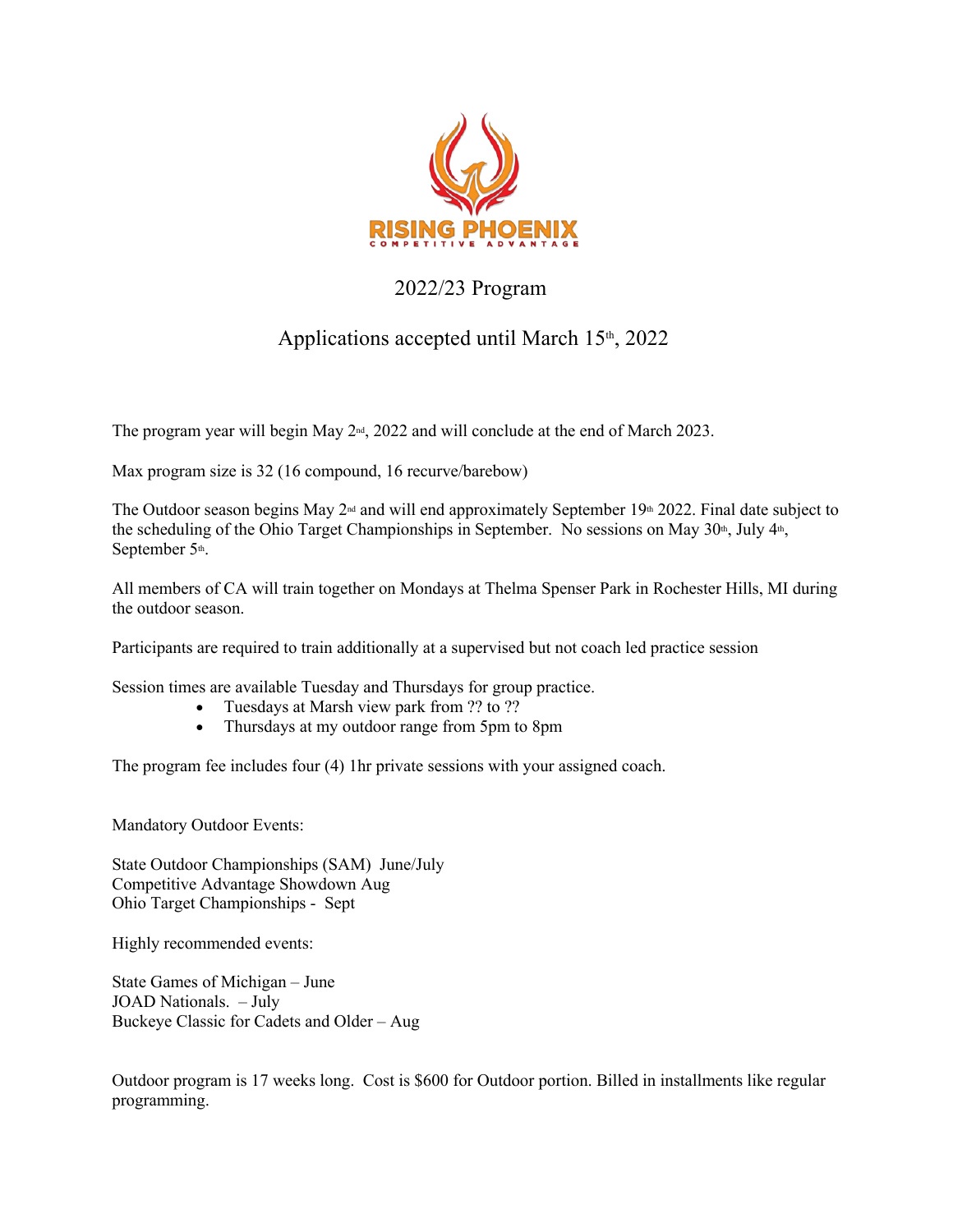The Indoor season begins October  $24<sup>th</sup>$  and will conclude March  $27<sup>th</sup>$ ,  $2023$ 

Members of CA will train in discipline specific groups unless team size is less than 16.

Training sessions will be:

Mondays for Compound Tuesdays for Recurve Barebow

Participants are required to train additionally at a supervised but not coach led practice session

Session times:

Tuesday 5pm to 9pm (if we have only a team size of 16 or less) Thursday 4pm – 9pm Additional options to be determined.

Mandatory Indoor Events

Winter Classic - November MET Indoor FITA - January State Indoor Championships (SAM) - February Indoor Nationals (Mason) - February

Highly recommended optional events

TCAA FITA - January Lancaster Classic - January Vegas Shoot – February Meijer Winter Games - February NFAA Indoor Nationals - March

Indoor program is 20 weeks long. Cost is \$660 for Indoor portion. Billed in 5 week installments like regular programming.

The program fee includes four (4) 1hr private sessions with your assigned coach.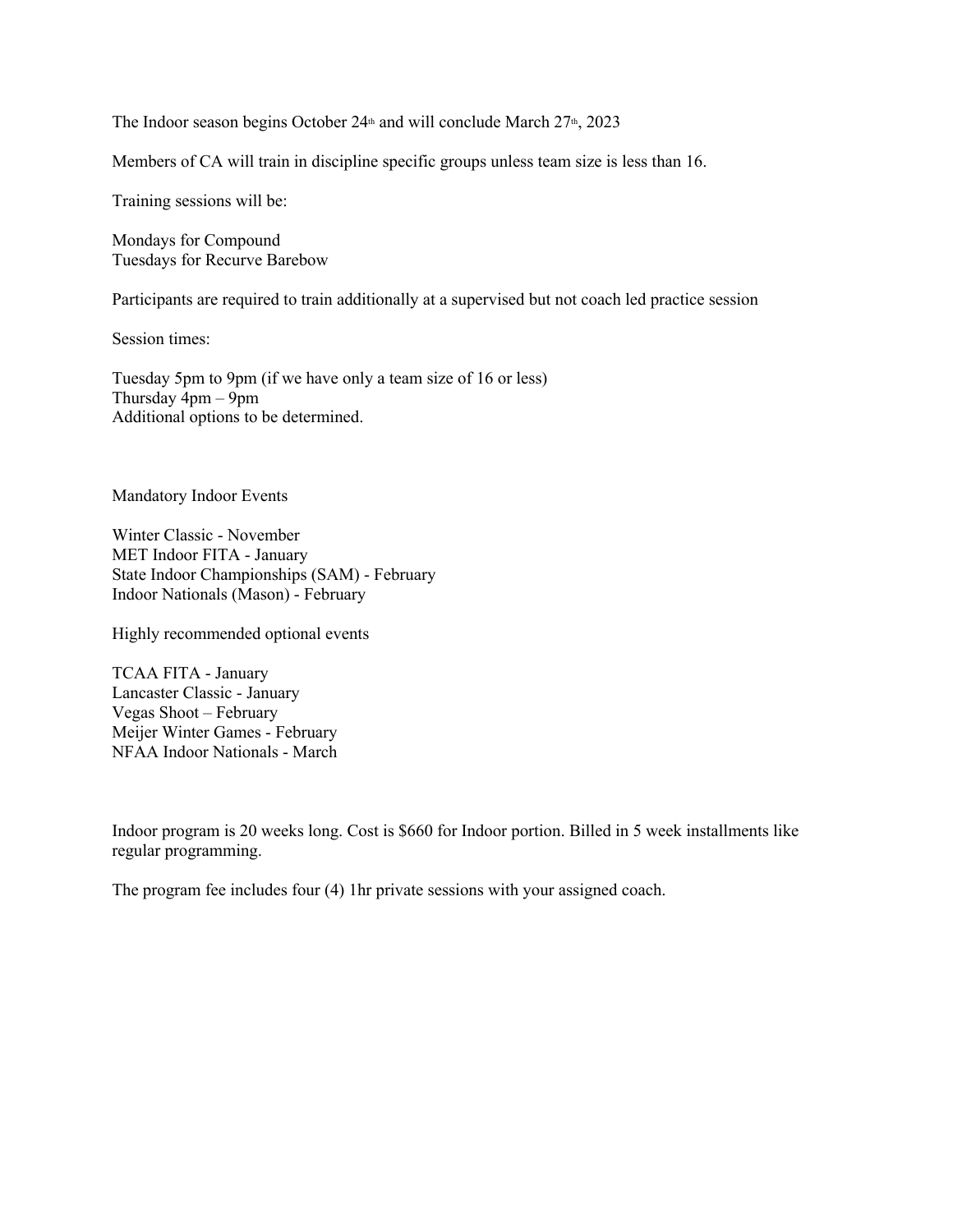

# 2022 Team Application

| Name:                                                       | DOB: $/$ / |          |
|-------------------------------------------------------------|------------|----------|
| Bow Style: (Circle): Compound Bowhunter Recurve Barebow     |            |          |
| Current Average Score at Practice: Distance Shooting: 2003. |            |          |
| Personal Best Indoor: Distance: Target Size:                |            |          |
| Personal Best Outdoors: Distance: Target Size:              |            |          |
| Events Participated in last 12 months:                      |            |          |
| <b>Event Name</b>                                           | Score      | Distance |
| 1.)                                                         |            |          |
| 2.)                                                         |            |          |
| 3.)                                                         |            |          |
| 4.)                                                         |            |          |
| 5.)                                                         |            |          |
|                                                             |            |          |

\_\_\_\_\_\_\_\_\_\_\_\_\_\_\_\_\_\_\_\_\_\_\_\_\_\_\_\_\_\_\_\_\_\_\_\_\_\_\_\_\_\_\_\_\_\_\_\_\_\_\_\_\_\_\_\_\_\_\_\_\_\_\_\_\_\_\_\_\_\_\_\_\_\_\_\_\_\_\_\_\_\_\_\_\_\_\_\_\_\_\_\_\_\_\_\_\_\_\_\_\_\_\_\_\_\_\_\_\_\_\_\_\_\_\_\_\_\_\_\_\_\_\_\_

Why are you interested in Competitive Advantage?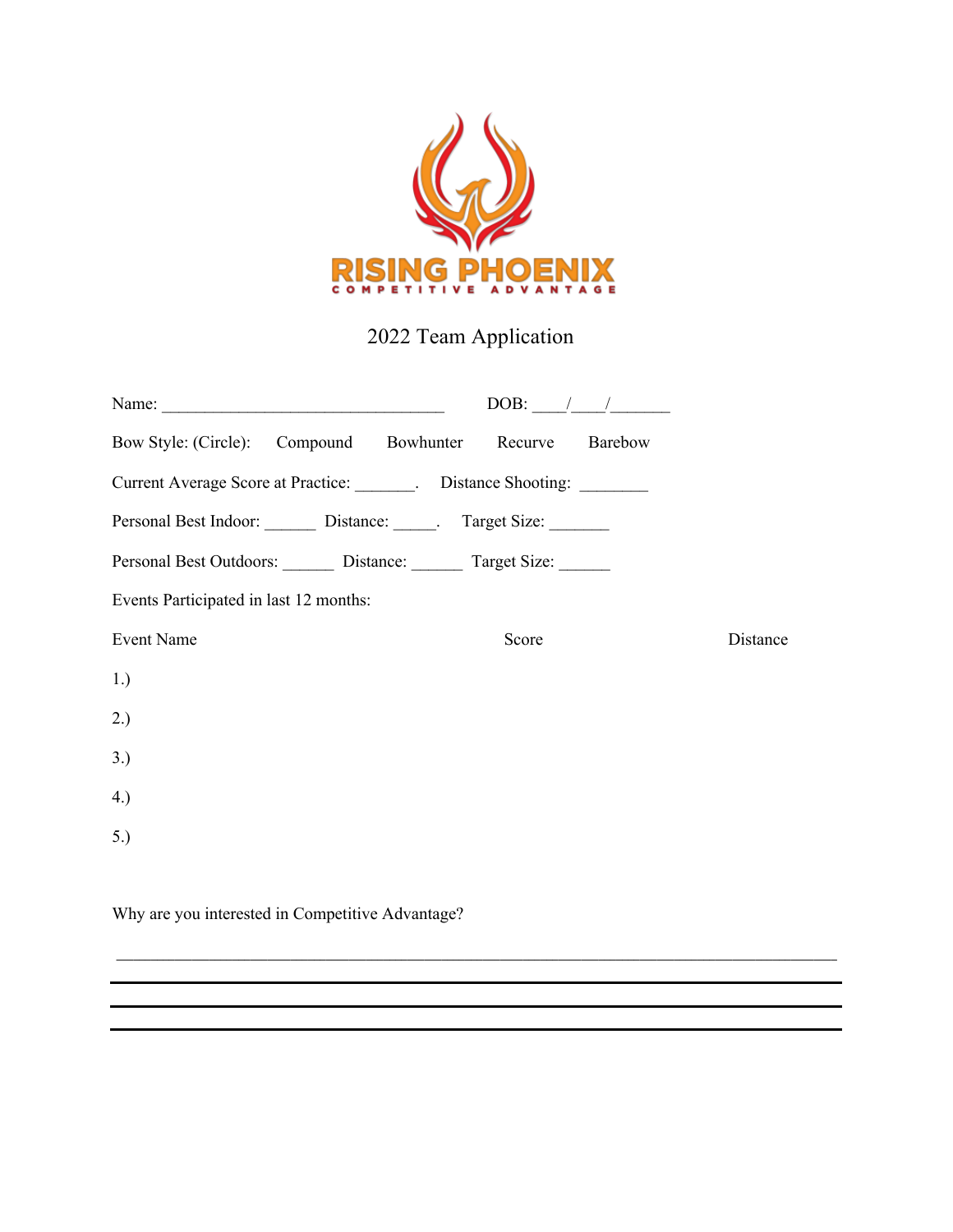What do you expect from being on the team?

What are your goals for this season?

How many days a week do you currently practice? Weekly arrow count?

• I recognize that is an outdoor sport and I commit to training outdoors as often as possible.

\_\_\_\_\_\_\_\_\_\_\_\_\_\_\_\_\_\_\_\_\_\_\_\_\_\_\_\_\_\_\_\_\_\_\_\_\_\_\_\_\_\_\_\_\_\_\_\_\_\_\_\_\_\_\_\_\_\_\_\_\_\_\_\_\_\_\_\_\_\_\_\_\_\_\_\_\_\_\_\_\_\_\_\_\_\_\_\_\_\_\_\_\_\_\_\_\_\_\_\_\_\_\_\_\_\_\_\_\_\_\_\_\_\_\_\_\_\_\_\_\_\_\_\_\_

\_\_\_\_\_\_\_\_\_\_\_\_\_\_\_\_\_\_\_\_\_\_\_\_\_\_\_\_\_\_\_\_\_\_\_\_\_\_\_\_\_\_\_\_\_\_\_\_\_\_\_\_\_\_\_\_\_\_\_\_\_\_\_\_\_\_\_\_\_\_\_\_\_\_\_\_\_\_\_\_\_\_\_\_\_\_\_\_\_\_\_\_\_\_\_\_\_\_\_\_\_\_\_\_\_\_\_\_\_\_\_\_\_\_\_\_\_\_\_\_\_\_\_\_

- I am committed to practicing multiple days per week, to improve my skills.
- I understand that class is where I will learn, and I am to apply what I learn in practice.
- I understand that I must attend all required tournaments to keep my spot on the team.
- I understand that my scores must improve each year to stay on the team.

Minimum Qualifying Scores (MQS) for consideration

Indoor

Compound 250 Recurve 225 Barebow 200

Outdoor

| Compound. | Senior 300. | Cadet 275. | Cub. 300. | Bowman 300 |
|-----------|-------------|------------|-----------|------------|
| Recurve   | Senior 250. | Cadet 250. | Cub 250.  | Bowman 250 |
| Barebow   | Senior. 200 | Cadet 200  | Cub 175   | Bowman 150 |

Additional things that we should know: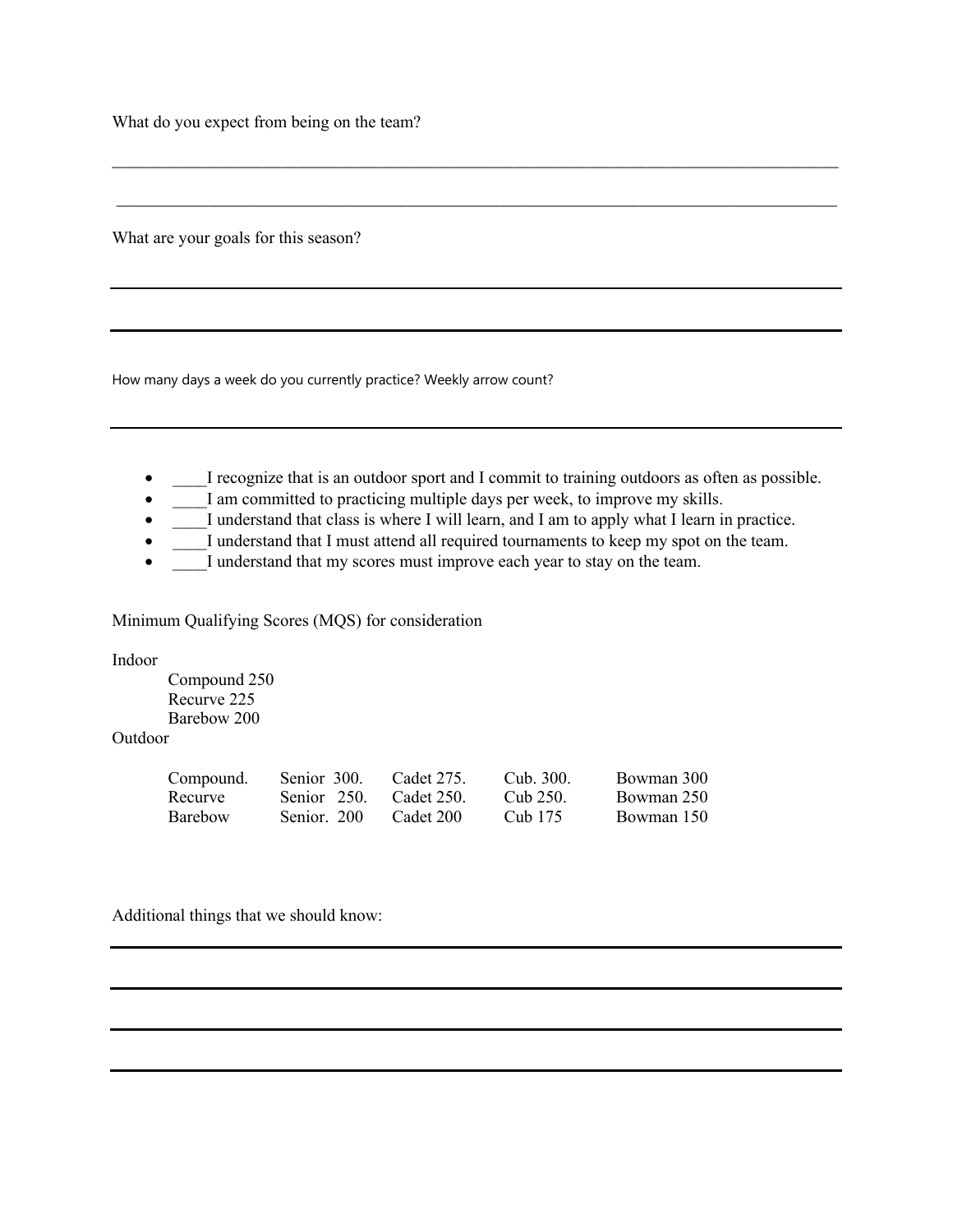

## Competitive Advantage Elite Development Program

#### **Determination & Commitment**

As a member of the Competitive Advantage Program (hereafter, "CA" athletes are expected to be committed to excellence and continuing to learn, grow and improve. Athletes are expected to not only participate as an individual athlete in "CA", but also as a team player. Athletes should strive to be the best in the United States, not just the best in Michigan.

The following is the minimum commitment for a "CA" athlete:

• Must participate in all team selected tournaments. Some of which may require travel. We require three (3) specific events for outdoor and four (4) specific events for indoor.

• Attend all scheduled trainings and assigned practice sessions unless excused by the head coach or a medical professional. This includes a minimum of 1 individual practice session per week outside of regularly scheduled training and 1 private lesson per month.

- Follow prescribed training plans, as applicable. Work on skills learned in training sessions, during individual practice sessions.
- Show continual progress in developing in the areas of the Athlete Competencies. Individual progress requirements must be achieved to remain in good standing.
- Be a team player and adhere to the core values of Rising Phoenix.
- Always display exemplary sportsmanship and respect to others.
- It is recommended that athletes shoot a minimum of 300 arrows per week while training to excel at the state level and 500 arrows per week for the National level. International teams require over 1,000 arrows per week.
- Maintain a current USA Archery Membership.

**Provisional Status.** Any athlete admitted to "CA" on a "Provisional Status" must achieve the required MQS by the specified date in their offer letter or they be dismissed from the "CA".

**Dismissal from "CA".** Any athlete may be dismissed from participation in the "CA" at any time at the reasonable discretion of the RPA coaching staff; or for violations of the "CA" Athlete Determination and Commitment Agreement or Athlete Agreement. Prior to dismissing an Athlete from "CA" RP Archery will: (i) provide Athlete with written notification of the specific breach that is the basis for termination of this Agreement or sanction to be imposed, (ii) identify the nature of the any proposed sanction, if any, up to and including termination from "CA" (iii) give Athlete an opportunity to respond which is reasonable under the circumstances, and (iv) inform Athlete of the actions which must